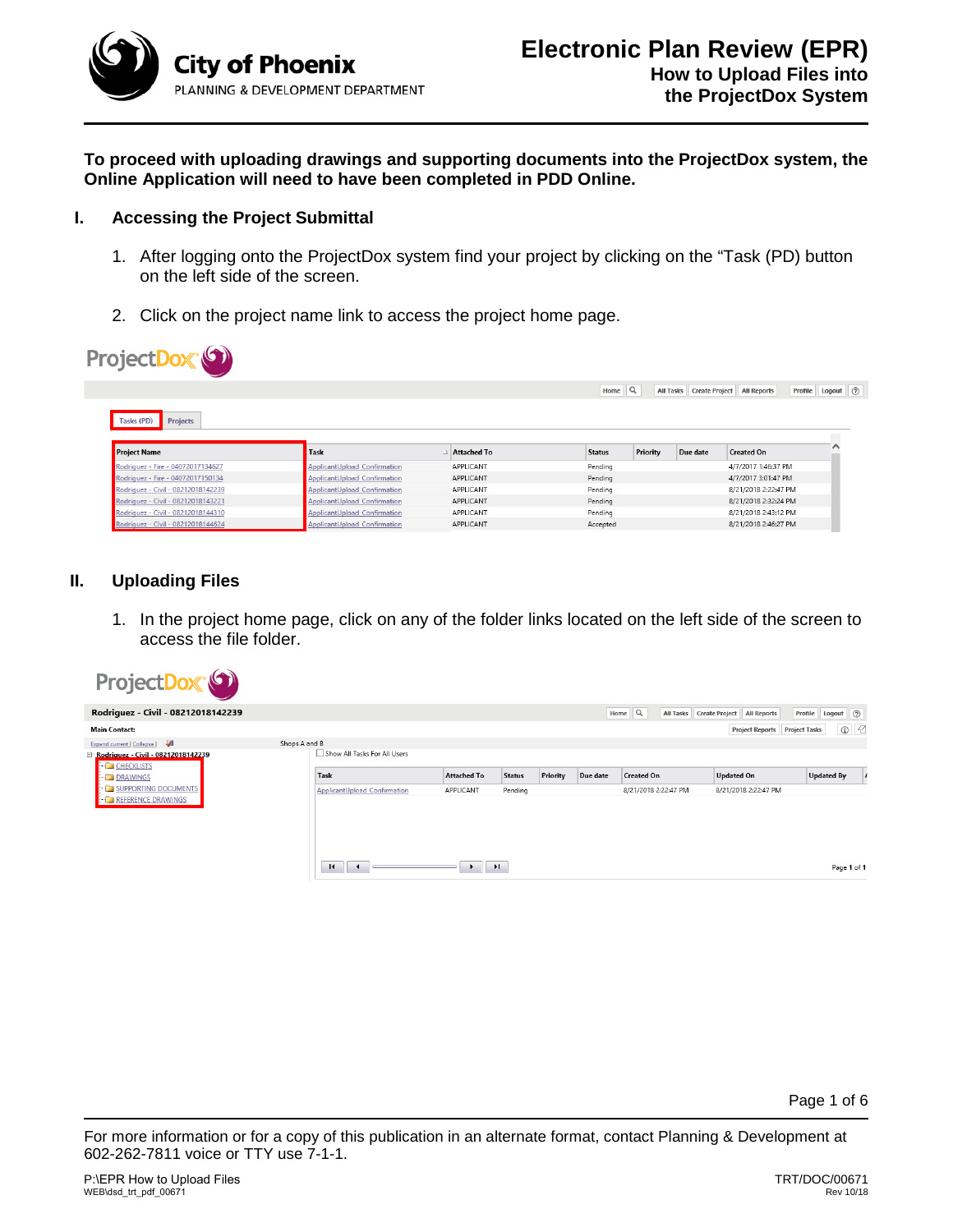Close Window

2. Click on the "Upload Files" button.

| ProjectDox <sup>®</sup>                                                                                                                                                                                                                                                |                              |                    |               |          |          |                      |                                      |                                   |
|------------------------------------------------------------------------------------------------------------------------------------------------------------------------------------------------------------------------------------------------------------------------|------------------------------|--------------------|---------------|----------|----------|----------------------|--------------------------------------|-----------------------------------|
| Rodriguez - Civil - 08212018142239                                                                                                                                                                                                                                     |                              |                    |               |          |          | Home $\mathbb{Q}$    | All Tasks Create Project All Reports | Logout (?)<br>Profile             |
| <b>Main Contact:</b>                                                                                                                                                                                                                                                   |                              |                    |               |          |          |                      | <b>Project Reports</b>               | $\circ$ 2<br><b>Project Tasks</b> |
| Folder: Rodriguez - Civil - 08212018142239\DRAWINGS<br>Shops A and B                                                                                                                                                                                                   | Show All Tasks For All Users |                    |               |          |          |                      |                                      |                                   |
| No files currently exist in DRAWINGS.                                                                                                                                                                                                                                  | Task                         | <b>Attached To</b> | <b>Status</b> | Priority | Due date | <b>Created On</b>    | <b>Updated On</b>                    | <b>Updated By</b>                 |
| To upload files into this folder<br>(1) Click the Upload button below<br>(2) Follow the instructions in the pop-up window<br>Large files may take a few minutes to be processed. Click<br>the Refresh button at the top of the page to refresh your<br>file list view. | ApplicantUpload Confirmation | APPLICANT          | Pending       |          |          | 8/21/2018 2:22:47 PM | 8/21/2018 2:22:47 PM                 |                                   |
| <b>Upload Files</b><br><b>View Folders</b>                                                                                                                                                                                                                             | $\blacksquare$               | H.                 |               |          |          |                      |                                      | Page 1 of 1                       |

3. You can either click on the "Browse for Files" button or drag files from another location into the area designated on the page.

**NOTE: For faster uploading, combine files into a Zip file or use Internet Explorer to select multiple files. If you have more than 100 files, upload 100 at a time.**

https://eprtest.phoenix.gov/ProjectDox/Html5Upload.aspx?SessionID=&InitialEntry=true&FolderID...  $\Box$  $\times$ 



Folder: Rodriguez - Civil - 08212018142239\DRAWINGS

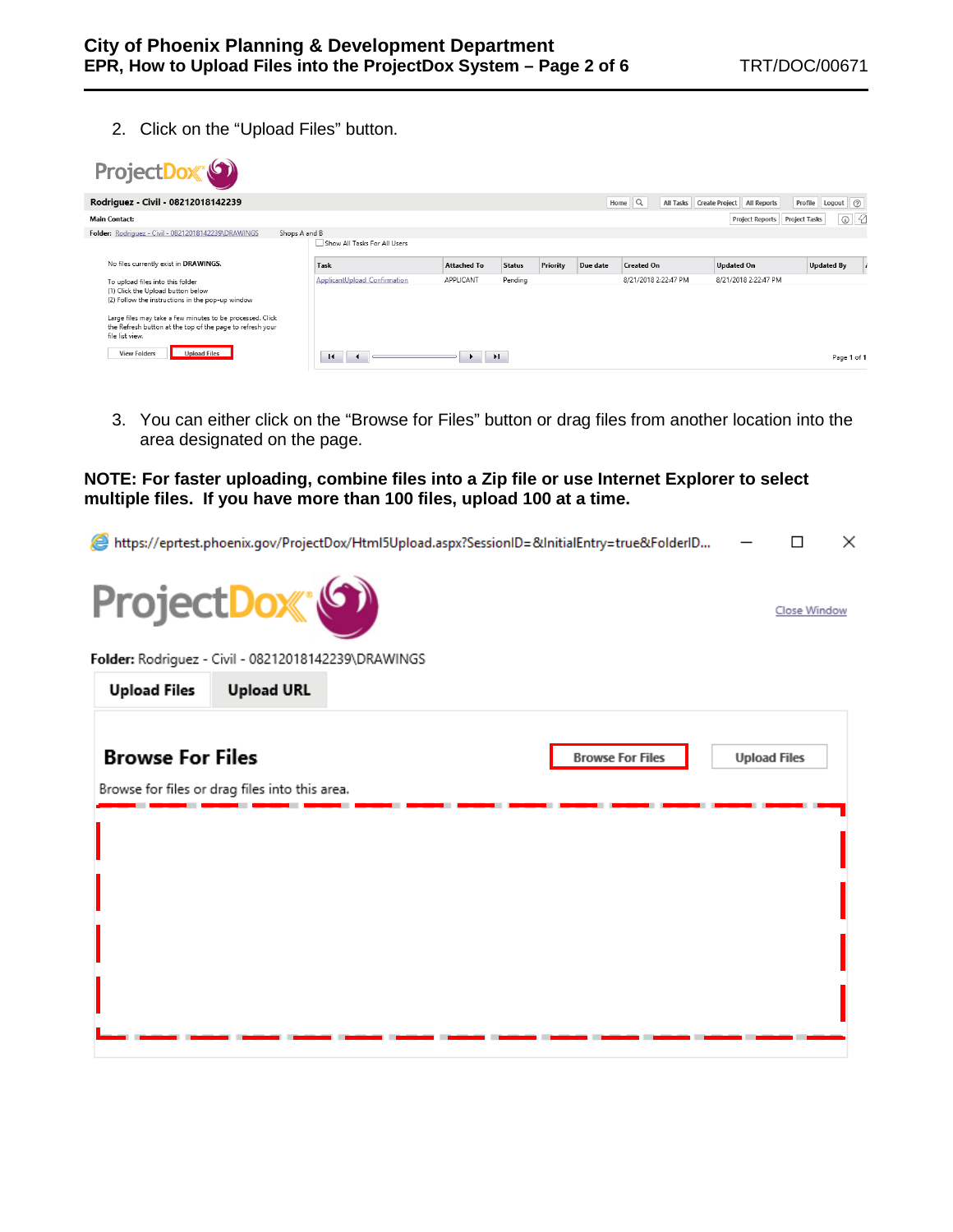4. After selecting the file(s) to upload, click on the Open button.

| Choose File to Upload<br>×     |                               |                  |                                            |                                     |  |  |  |
|--------------------------------|-------------------------------|------------------|--------------------------------------------|-------------------------------------|--|--|--|
| $\rightarrow$                  | « Civil > Fireline Combo      |                  | Search Fireline Combo<br>Ō<br>$\checkmark$ | مر                                  |  |  |  |
| Organize $\blacktriangleright$ | New folder                    |                  |                                            | 距→<br>2<br>m                        |  |  |  |
| $EPF \wedge$                   | ᄉ<br>Name                     | Date modified    | Type                                       | Size                                |  |  |  |
| File                           | N.<br><b>DRAWINGS</b>         | 8/6/2018 3:30 PM | Compressed (zipp                           | 4,694 KB                            |  |  |  |
| Ger                            | <b>T.</b> Fire Line Checklist | 8/6/2018 3:30 PM | Adobe Acrobat D                            | 355 KB                              |  |  |  |
| MIS                            | N.<br>SUPPORTING DOCUMENTS    | 8/6/2018 3:31 PM | Compressed (zipp                           | 5,170 KB                            |  |  |  |
| Pha                            |                               |                  |                                            |                                     |  |  |  |
| Pre                            |                               |                  |                                            |                                     |  |  |  |
| Pre                            |                               |                  |                                            |                                     |  |  |  |
| Pro                            |                               |                  |                                            |                                     |  |  |  |
| Pro                            |                               |                  |                                            |                                     |  |  |  |
| $Pro_{\sqrt{2}}$               |                               |                  |                                            |                                     |  |  |  |
|                                | File name:                    |                  | $\checkmark$                               | Custom Files (*.000;*.3df;*.906;* ~ |  |  |  |
|                                |                               |                  | Open                                       | Cancel<br>▼                         |  |  |  |

5. The selected file(s) will appear in the upload screen. Click the "Upload Files" button to upload.

|                         | ProjectDox <sup>(6)</sup>                           | Close Window                                   |
|-------------------------|-----------------------------------------------------|------------------------------------------------|
|                         | Folder: Rodriguez - Civil - 08212018142239\DRAWINGS |                                                |
| <b>Upload Files</b>     | <b>Upload URL</b>                                   |                                                |
| <b>Browse For Files</b> |                                                     | <b>Upload Files</b><br><b>Browse For Files</b> |
|                         | Browse for files or drag files into this area.      |                                                |
|                         | DRAWINGS.zip                                        | 0B/4.58MB *                                    |
|                         |                                                     |                                                |
|                         |                                                     |                                                |
|                         | 0 of 1 uploaded Hide Details                        |                                                |
|                         |                                                     | 0B/4.58MB                                      |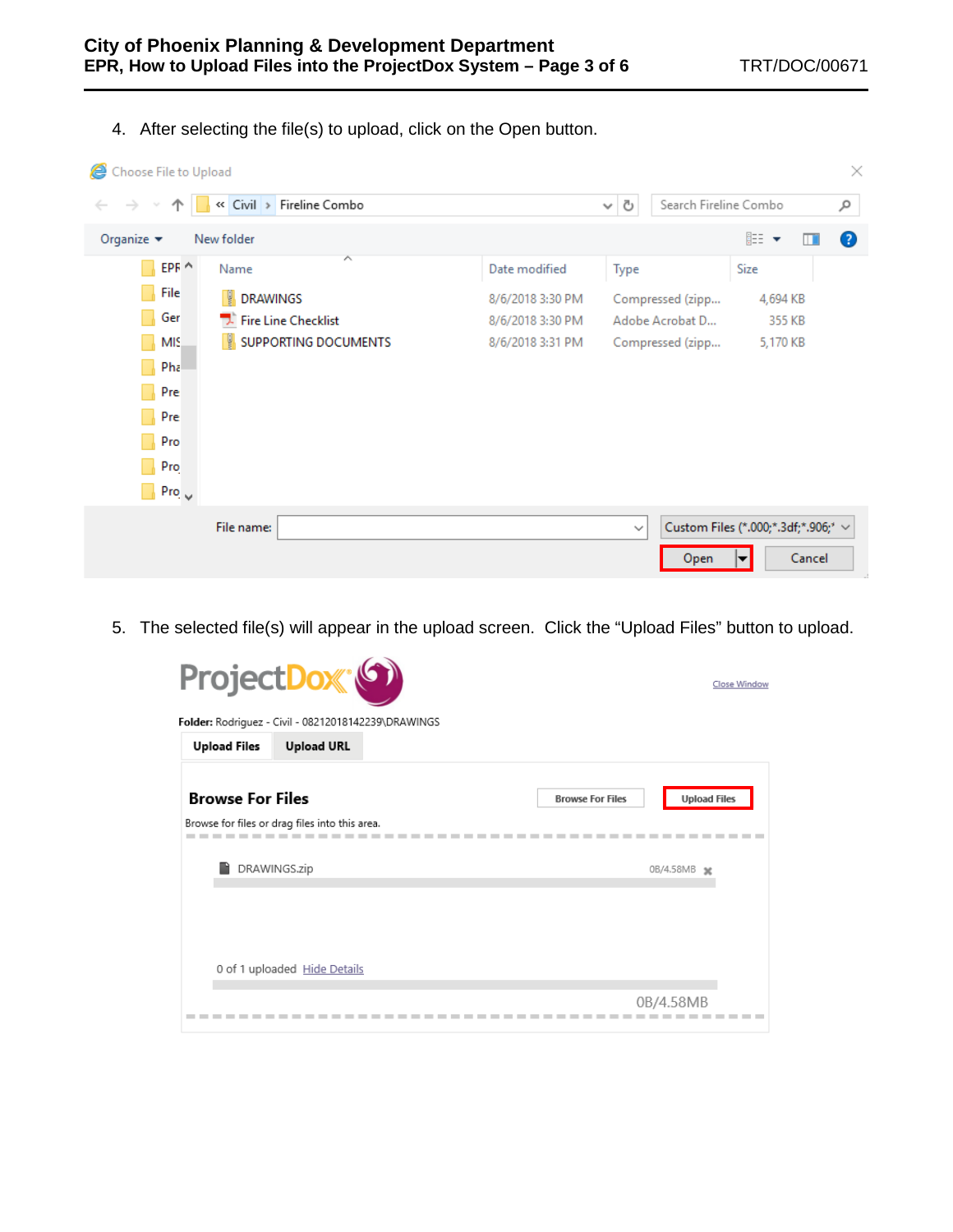| Click the "Close" button to return to the project home page.<br>6.                             |    |
|------------------------------------------------------------------------------------------------|----|
| Ahttps://eprtest.phoenix.gov/ProjectDox/Html5Upload.aspx?SessionID=&InitialEntry=true&FolderID | ×. |
| The following files have been uploaded:                                                        |    |
| 1. 001 - PF01 - Cover Sheet.pdf<br>2. 002 - PF02 - Plan Sheet.pdf                              |    |
| Close                                                                                          |    |

7. On the left side of the project screen the files will process and load thumbnails of each file.

|                      | ProjectDox (9)                                                                                        |                                                      |                                                                                        |                    |               |          |          |                                               |                                         |                        |
|----------------------|-------------------------------------------------------------------------------------------------------|------------------------------------------------------|----------------------------------------------------------------------------------------|--------------------|---------------|----------|----------|-----------------------------------------------|-----------------------------------------|------------------------|
|                      | Rodriguez - Civil - 08212018142239                                                                    |                                                      |                                                                                        |                    |               |          |          | Home $\mathbb{Q}$<br>All Tasks Create Project | <b>All Reports</b>                      | Profile Logout ②       |
| <b>Main Contact:</b> |                                                                                                       |                                                      |                                                                                        |                    |               |          |          |                                               | Project Reports<br><b>Project Tasks</b> | $\circ$ $\circ$        |
| <b>View Folders</b>  | Folder: Rodriguez - Civil - 08212018142239\DRAWINGS<br><b>Upload Files</b>                            | Shops A and B<br>$\circ \mathbb{m} \circ \mathbb{m}$ | Show All Tasks For All Users                                                           |                    |               |          |          |                                               |                                         |                        |
| 2 of 2 files         |                                                                                                       | $\checkmark$<br>Current Sort: - Select -             | Task                                                                                   | <b>Attached To</b> | <b>Status</b> | Priority | Due date | <b>Created On</b>                             | <b>Updated On</b>                       | <b>Updated By</b><br>A |
| 国日                   | □15 44 临阳                                                                                             | $\triangle$<br>出野の職                                  | ApplicantUpload Confirmation                                                           | APPLICANT          | Pending       |          |          | 8/21/2018 2:22:47 PM                          | 8/21/2018 2:22:47 PM                    |                        |
| Ε<br>魔兽              | 001 - PF01 - Cover Sheet.pdf<br>10/1/2018 11:20:05 AM, 4.2 MB<br>Steven Rodriguez<br>48 ↓ 夕月 6        |                                                      |                                                                                        |                    |               |          |          |                                               |                                         |                        |
| $ \frac{1}{2}$       | 002 - PF02 - Plan Sheet.pdf<br>10/1/2018 11:20:05 AM, 852 KB<br>Steven Rodriguez<br><b>吸 4 夕 合 mk</b> |                                                      | $\blacksquare$<br>$\rightarrow$<br><b>Start Workflows:</b><br>Start EPR Plan Review v1 | $\rightarrow$      | H             |          |          |                                               |                                         | Page 1 of 1 (          |

**NOTE: Applicants have file delete rights until the ProjectDox "ApplicantUpload\_Confirmation" Task is completed. After the task is completed, applicants must contact city staff to delete files.**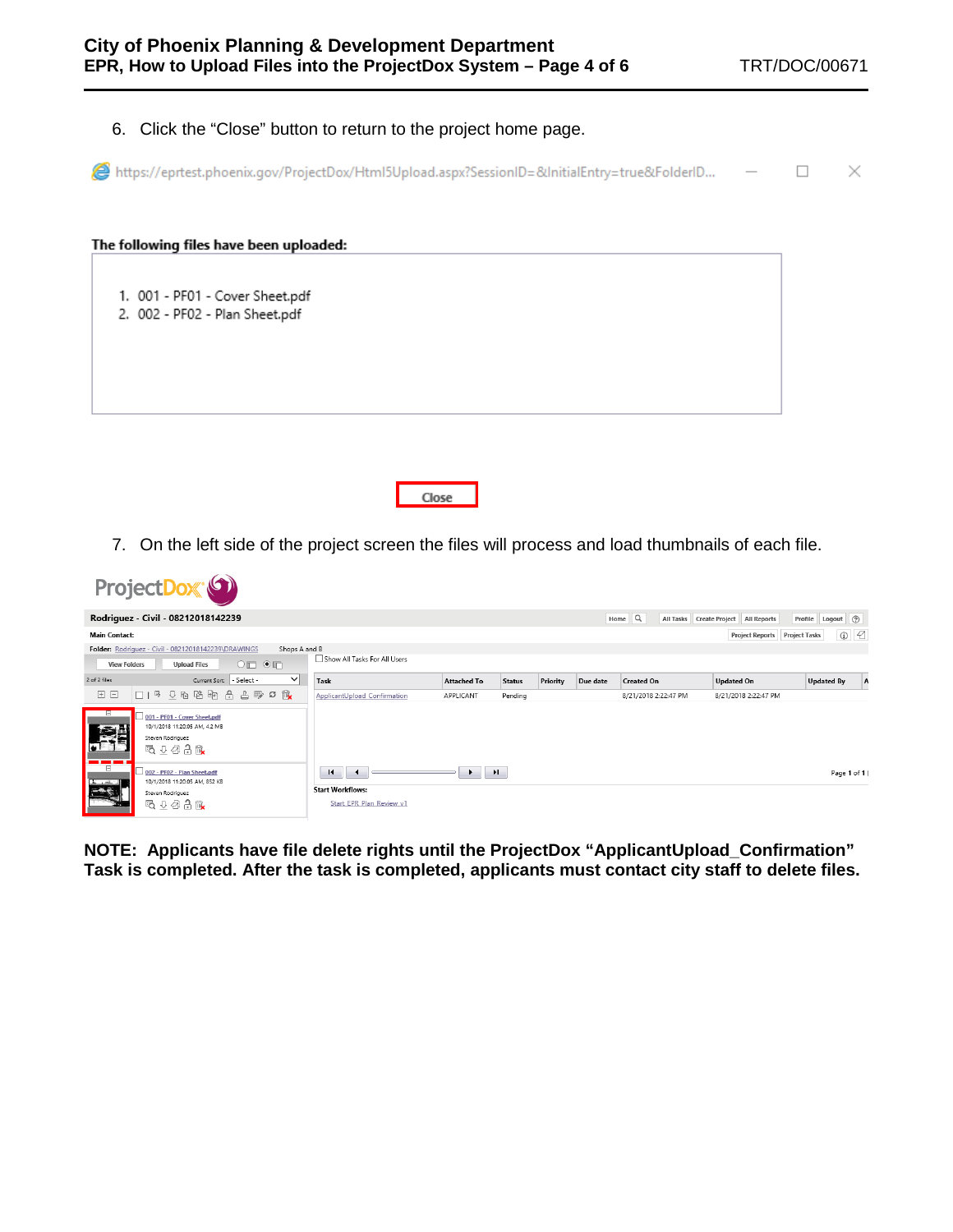*To delete files, select a file by clicking in the box next to the file name and click on the trash can icon with the red "x". A pop-up will appear, click "OK" to delete.*



8. Repeat step 2 through 7 for uploading files into the applicable folders listed below.

**Checklist** – Plan submittal checklist **Drawings** – Plans to be reviewed for approval. **Supporting Documents** – Documents related to project (Example: calculations, specifications, geotechnical report, cut sheets, etc.) **Reference Drawings** – Plans reviewed or approved under another plan number.

**III. Plan Submittal**

**After all drawings and supporting documents are uploaded, you must complete the "ApplicantUpload\_Confirmation" task to submit the project to the City of Phoenix.**

1. Under the heading "Task" click on the "ApplicantUpload\_Confirmation" link.

**NOTE: If you do not see the "ApplicantUpload\_Confirmation" task, click on the "Project Tasks" button located in the upper right corner of the screen.**